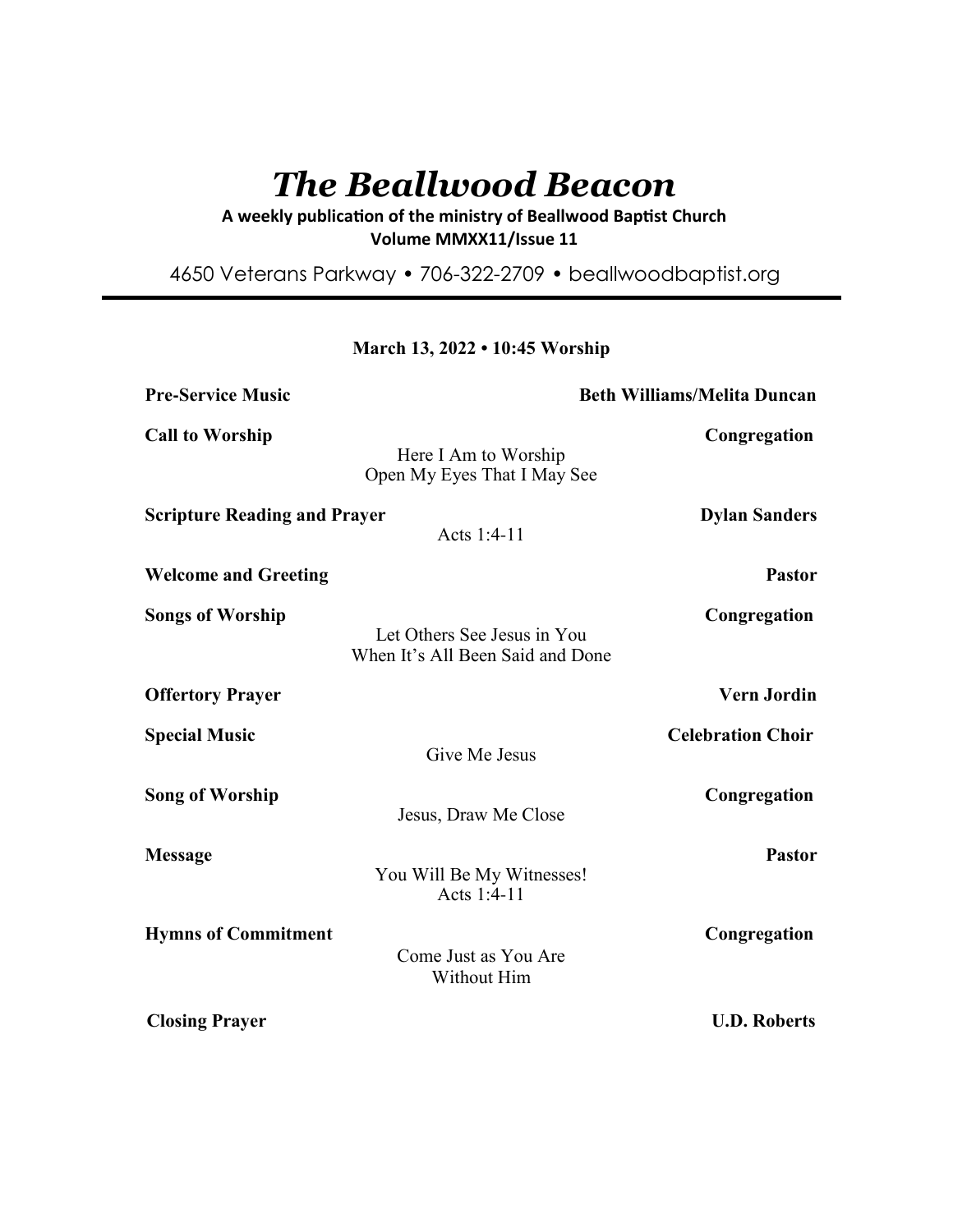## **Ministerial Staff:**

**Billy F. Duncan** *Senior Pastor*  706-718-2260

#### **Dylan Sanders**

Associate Pastor Family/Student Ministry 706-773-5772

**Scott Bush**  Interim Music Minister

**Vern Jordin** *Minister to Sr. Adults 706-615-5212* 

> **Jason Chuong**  *Vietnamese Mission Pastor*

**Amy Miles** *Preschool/Children's Director* 

> **For the Record:**  March 6, 2022

#### **3/6/22 Bible Study**

SS Enrolled: 228 Attendance: 123 Visitors: 10

## **Financial Statistics**

2022 Monthly Budget Needs: \$52,358.66

March: General Offering: \$13,847.42

General Offering: March 6: \$13,847.42

2022 Giving to Capital Improvements Fund: \$925.00

## *From the Pastor's Heart*

 G.R.O.W. training is being offered on Sundays and on March 14-15 as we prepare to launch G.R.O.W. in April. We are still in need of team leaders for the teams. G.R.O.W. is one of the ways that Beallwood can respond to the Lord's call in our lives to share the gospel. It is not the only way, but it is one way that we can be faithful as a local congregation to share the gospel. May I encourage our church family to be part of the training.

 "CrossOver907" will be Saturday, March 26. This is an attempt by our Columbus Baptist Association and our churches to penetrate one of the most unchurched zip codes in Muscogee County. As a rule of thumb, people are unchurched because they are lost. The effort on our part will be to go door to door in that zip code area and present the gospel to our citizens. Then that afternoon, we will have block parties to provide an opportunity to build relationships with our neighbors. May I ask our church family to continue to sign up and be part of this most important day.

 The "Partnership with Allen" is going to begin soon. We are attempting to put in place the leadership and work out the logistics of being able to minister to Allen Elementary. May I encourage our church family to be praying and continue to pray and ask specifically for the Lord's leadership and the empowering of the Holy Spirit as we move forward. Though the school year is going to end quickly, there are some significant ways that we can help before school closes for the summer. Training for the "Read Georgia" leadership will begin today at 3:00 in the fellowship hall.

 The Annie Armstrong Easter Offering will be one of our commitments during the spring. May I challenge our church family to prayerfully seek the Lord, and let's give for God's glory and for the opportunity to engage our nation. These are critical times, and we need to be faithful in praying, sharing, going, and giving. Let's give so that we might reach the nations in North America.

 May God's grace and peace be yours today. May we be faithful to go and share the gospel with those who are our neighbors, friends, and acquaintances. Pray for one another.

Brother Billy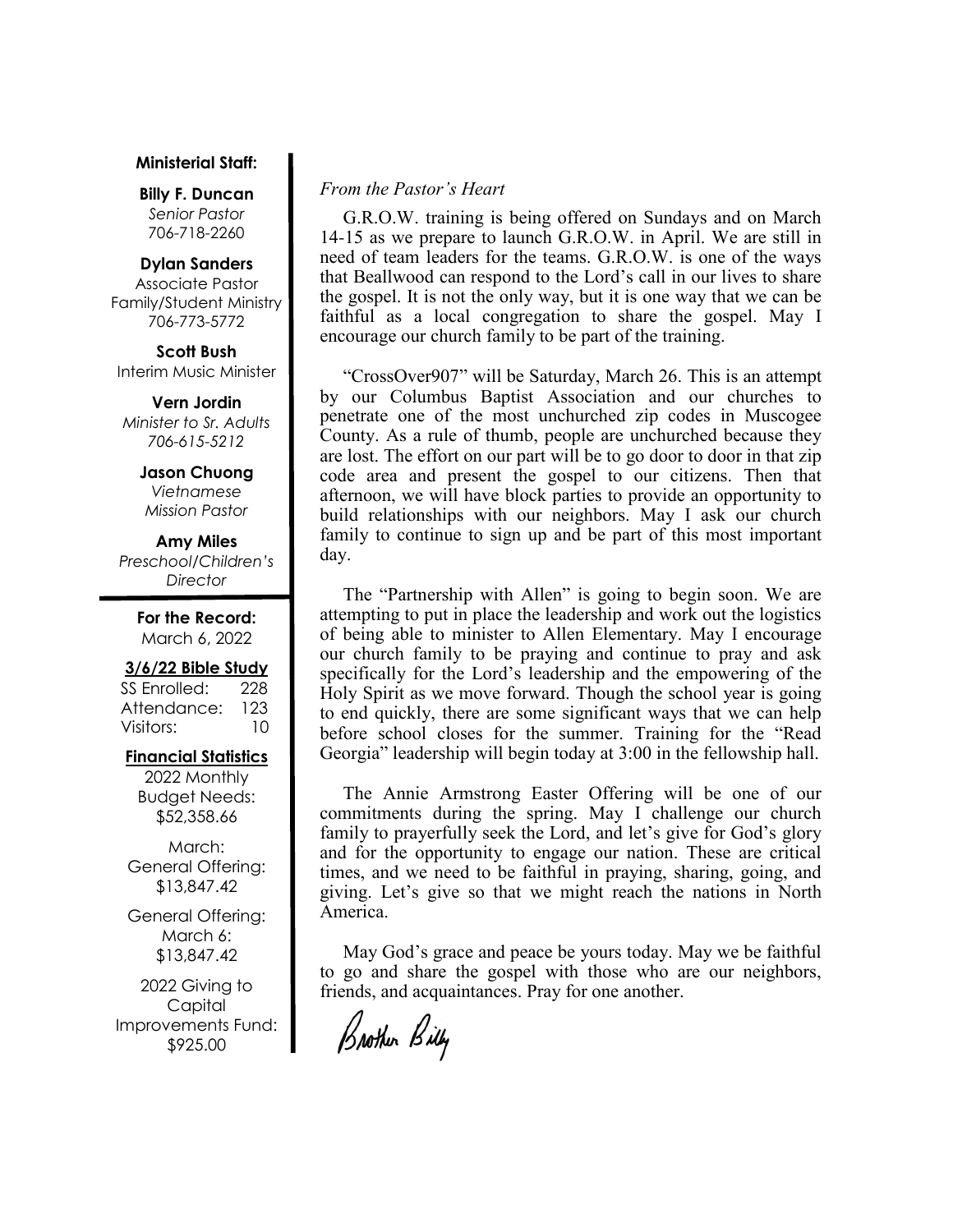# **Sunday, March 13 Schedule**

9:30 a.m. Bible Study

10:45 a.m. Morning Worship Livestreamed on facebook.com/ beallwoodbaptist, beallwoodbaptist.org/watch, or youtube.com/beallwoodbc.

5:00 p.m. Sunday Night Live/G.R.O.W. Training

## **March 13 Beallwood in Action**

Deacon of the Week: U.D. Roberts

S.S. Greeters: Tommy Miles, Tonia Williams

Ushers: Paul Bruner, Tommy Miles, Billy Nobles

Sound/Media: Dylan Achtziger, Jimbo Williams

Childcare Babies/Toddlers: Amy Benson, Jenni Lee 3's-K: Linda Bruner, Josh Lee

> Monday Counters: Teresa Farmer, Margie Pratt

# **Student Ministry**

Youth S.N.L., *Tonight,* 5:00 p.m.

Core Monday, March 14, 4:30 p.m. (office complex) Theology Study

Youth Midweek Wednesday, March 16, 6:00 p.m.

## **Building Maintenance Meeting**

*Today*, 2:00 p.m., (office complex)

**READ GEORGIA Training** *Today*, 3:00 p.m., (fellowship hall)

#### **Annie Armstrong Mission Offering**

Our Goal: \$10,000 Given to Date: \$2,025

## **2022 Altar Flowers Ministry**

Today the altar flowers are placed by Mary Alice Shaw in loving memory of Gene for his March 8 birthday.

Be sure to reserve your special date to provide altar flowers. The sign-up sheet is on the main bulletin board. The cost is \$76.

## **G.R.O.W. Training**

*Today,* 5:00 p.m. (office complex) Monday, March 14, 6:00 p.m. (office complex) Tuesday, March 15, 6:00 p.m. (fellowship hall)

## **W.M.U.**

Tuesday, March 15, 6:00 p.m. (office complex)

## **Wednesday, March 16 Schedule**

6:00 p.m. Prayer Meeting, AWANA, Youth 6:50 p.m. Choir Rehearsal

# **VBS Leadership**

Sunday, March 27, 4:00 p.m. (office complex)

## **Memorial**

A gift was received for the Annie Armstrong Mission Offering in memory of Carol McNeil by Bill and Annette Phelps.

## **AWANA Grand Prix**

Thanks to all who participated, volunteered, and attended the AWANA Grand Prix. It was a huge success. Thanks, Wayne

Speed Awards 1st Place-Levi Robinson/Callie Achtziger 2nd Place-Raylee Sanders/Yayel Roe Molina 3rd Place-Luke Robinson/Emma Achtziger 4th Place-Yaden Gibbs 5th Place-Sophia Sanders

No Design Award this year